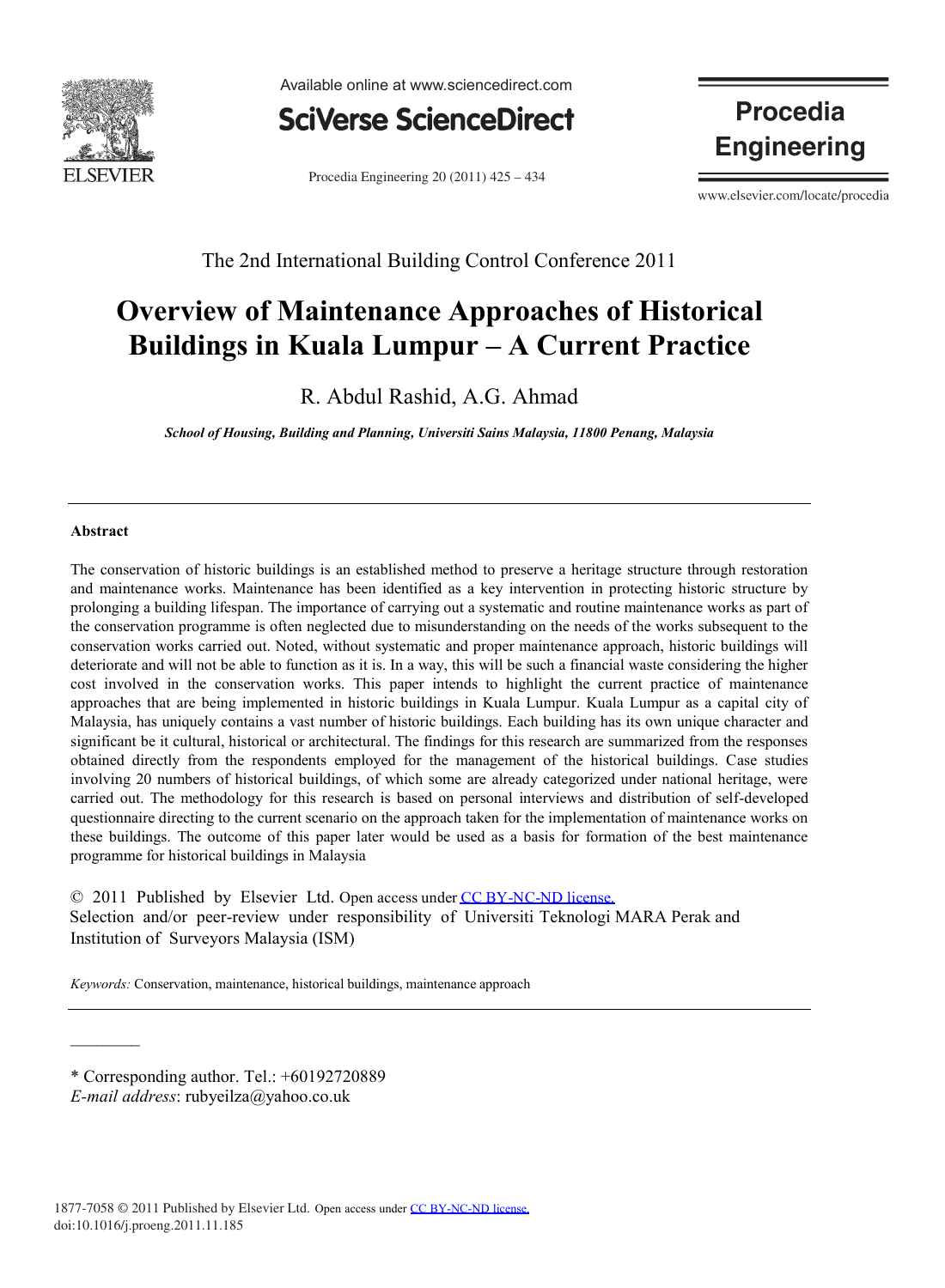#### **1. Introduction**

The condition and the quality of a building are two main principles of having a quality life. This associated with the fact that 95% of our time is either spent inside a building or somewhere closer to a building These two principles also portrays the image of the community, living standard and behavioral factors, be it in the past or at present, of which the possibility of integration may formed a distinguish unique character of the community [1]. During the formation of Society of Protected Ancient Buildings (SPAB), Morris [2] had highlighted the importance of the maintenance plays in protecting historic buildings.

Given that the nature of historical buildings, which are in some avoidable degree of degradation and decay, maintenance is the single most significant approach that can ensure the prolongation of the building's lifespan. Hamilton & Wan Salleh [3] stated that systematic management and continuous maintenance works are necessary for mitigating the decaying process that will lead to unsafe condition. Besides the benefit to the building's lifespan, the execution of the maintenance works on a building and its services system when continuously and progressively undertaken, in a long run will be profitable to the organization.

Referring to Malaysia's Prime Minister, Datuk Seri Abdullah Ahmad Badawi, billion of ringgit has been spent and wasted in repairing public buildings due to Malaysia's poor maintenance culture [4]. This is such a waste because if the defects were spotted earlier and rectified, it will not develop into big problems and cost more money.

Based on the List of Heritage Sites to be Gazetted Under National Heritage Act 2005 (Act 645) as compiled by the [5]; it was recorded that there were about 181 numbers of heritage sites in total, which consists of building, fort, stone, cave, well, cemetery and other pre-war structures sporadically located within 13 states in Malaysia. Out of this, only 91 is a buildings. Undoubtedly, these buildings are important in portraying the historical past of the nation but given the age of the buildings at present, these structures will not be standing for too long unless proper maintenance works are carried out. The lack of proper maintenance works and identification of historical buildings may contribute to decaying of buildings thus resulting to decrement in the number of historical buildings. Rapid urbanization process is the main threat for historical buildings (e.g.) Bok House which was demolished in 14th December 2006 [6].

Acknowledging the need of a systematic maintenance for historical buildings, this research therefore is seen as the vital approach to highlight and to assist the improvement on the maintenance for historical buildings within the local context. This research intents to integrate two key elements, namely, the importance and the needs of the maintenance, with the main purpose of developing a framework for a systematic maintenance programme for historical buildings in Malaysia. The main focus of this research will be concentrated on the historical buildings which have undergone the conservation works be it major or minor.

### **2. Literature Review**

Fielden [7] stated that historical buildings are indeed valuable and should be appreciated for its cultural significance. The significance of these buildings presents in the forms of their aesthetical characteristics, historical value, social value, spiritual value and symbolical value. For their significances, these historical buildings should be preserved; purposely to be shared and cherished by all.